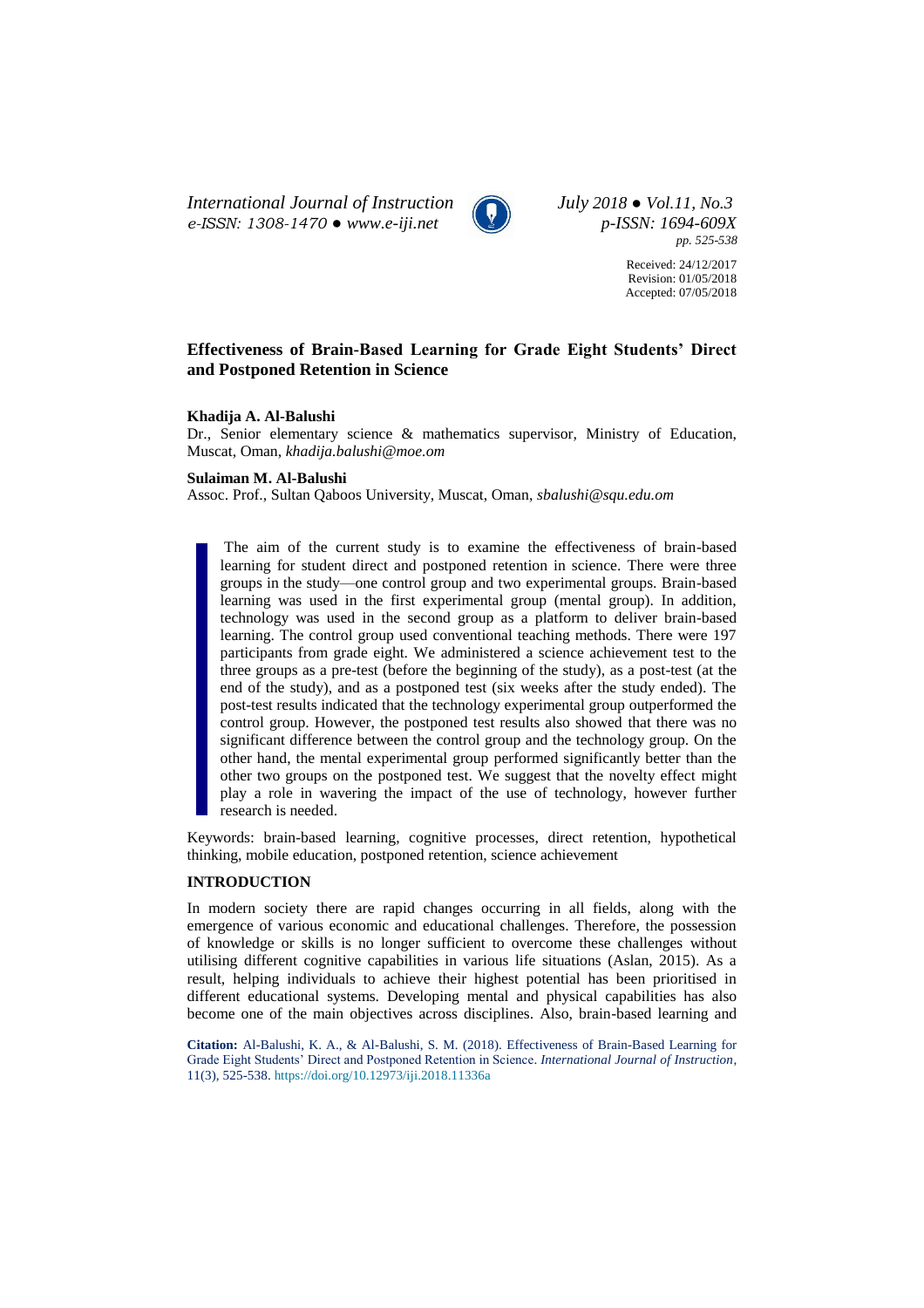teaching approaches that are based on scientific research on how the brain learns have become the focus of much promising research. The British Royal Society acknowledges that the rapid progress of neuroscience has helped researchers understand learning in new ways (The Royal Society, 2011).

Cognitive neurology emphasises the process of acquiring knowledge, and how such a process can be explained, by understanding the nature of neural networks in the brain (Bellah et al., 2008; De Jong et al. 2009; Taylor &Lamoreaux, 2008). Different studies have associated different brain regions with different learning tasks (Morris, 2010; Richardson, 2011; De Jong et al.; 2009, Brandoni, 2007). Research in this area has revealed that both the brain's power and the extent of its cognitive efficiency depends on the number of connections amongst neurons. Thus, the capacity of the brain to learn depends on the number of the neurons and the richness of the connectivity between them. The brain has a robust capacity to create new neuronal connections, strengthen existing ones and weaken or eliminate others (Centre for Educational Research and Innovation, 2007).Thus, connecting different elements of the topics under study together, linking present learning with previous experience and applying new learnt concepts to everyday situations encourages the formation of mental associations that broaden conceptual networks. Cardellichio and Field (1997) suggest seven brain-based thinking strategies to encourage neural branching, believing (due to their capacity to stimulate connection-making) that these strategies should be taught to students. These strategies are: 1) Hypothetical thinking, 2) Reversal, 3) Analogy, 4) Application of different symbol systems, 5) Analysis of point of view, 6) Completion, and 7) Web analysis. These techniques enhance students' divergent thinking, encouraging the creation of associations linking different parts of the subject matter, everyday life and previous experience. This association-generating process creates meaningful learning by generating new connections between different pieces of information, thus encouraging individuals to expand their thinking in new directions (Willis, 2006; Zull, 2011). In addition, this mental process of making connections enhances learners' analytical skills and maximises learning in different life situations (Pilcher, 2012). Neurologists and neuro-psychologists expect that this process of creating new associations between different concepts, experiences, information and data helps the brain to grow new connections between nerve cells through neural dendrites. The brain reacts to everyday stimuli, created by different experiences and interactions, making neuronal connections (Centre for Educational Research and Innovation, 2007).

The current study explores the effectiveness of various brain-based instructional techniques, which are designed to encourage students to form different types of associations when learning science. Technology was used as a platform to host these techniques in one of the study groups. The dependent variable of the study is 'science achievement', which is one of the main goals of school education. Much attention in different educational systems is directed towards student achievement (Hulleman, Schrager, Bodmann, &Harackiewicz, 2010). The quality and the quantity of what the individual gains in terms of knowledge, skills and dispositions, as well as the ability to employ these learning components in different life situations, reflects the effectiveness of the educational system (Muis, Ranellucci, Franco, & Crippen, 2013). Since learning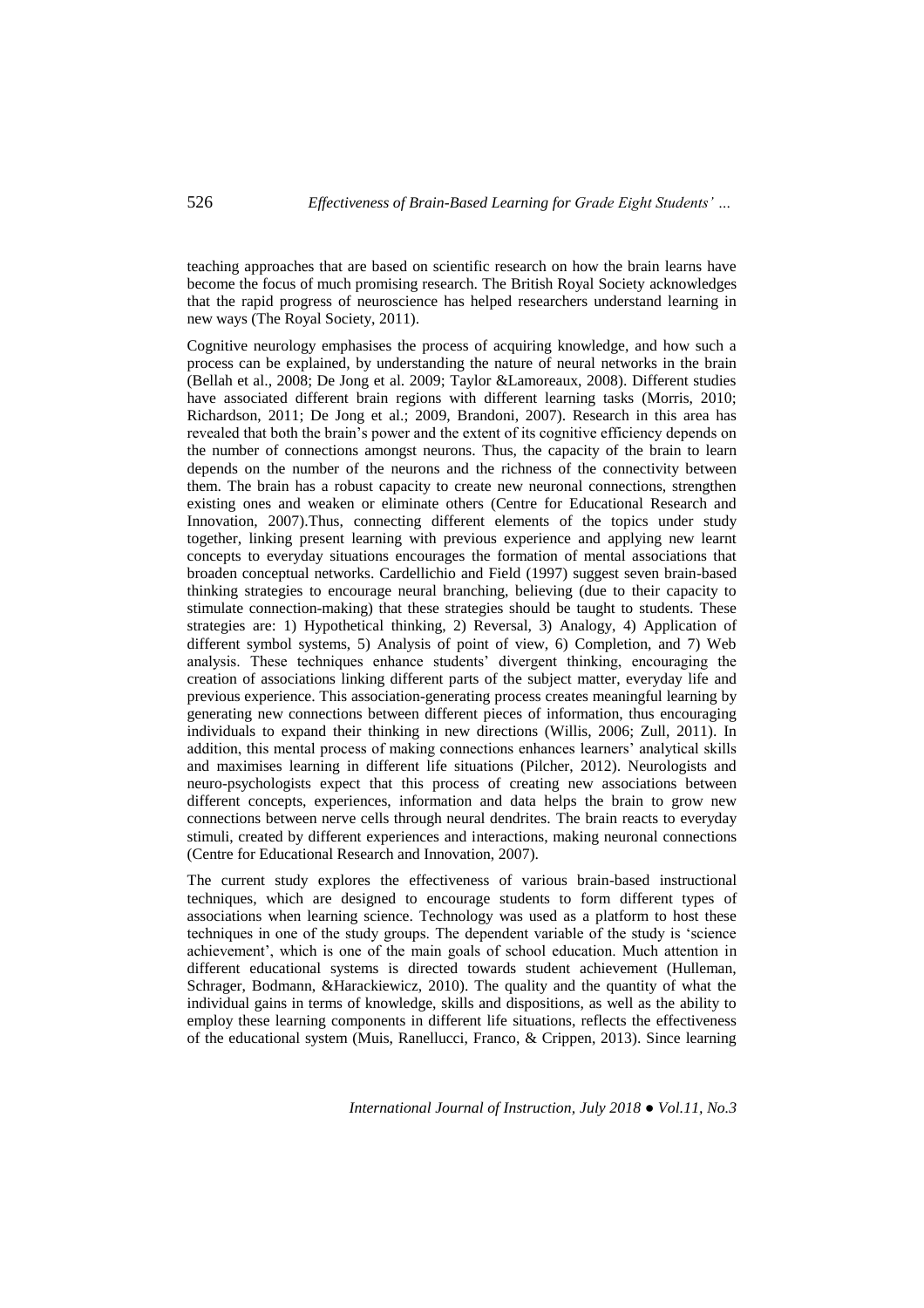gains might be easily forgotten or lost, it becomes important to focus on using teaching methods that help learners to activate their mental abilities and make meaningful associations, which make learning last longer. Therefore, the current study examines the impact of different brain-based techniques on the direct and postponed retention, and whether the use of technology helps to enhance student retention. This study contributes to the science education literature, as it is one of few studies to investigate the effectiveness of these brain-based techniques within a research design manipulating the use of technology in experimental groups. The current study could help researchers to better understand the role played by both the utilisation of brain capabilities and the making of cognitive connections in improving science learning and retention, and whether technology has a lasting impact on student learning.

# **Brain-Based Learning Techniques**

Brain-based learning techniques have gained substantial attention and support among educational researchers. Employing a meta-analysis, Gözüyeşil and Dikici (2014) concluded that brain-based learning techniques have a positive impact on student academic achievement. Moreover, various studies have shown a positive impact of brain-based learning techniques on student performance. A study by Duman (2010) found brain-based instruction to be significantly superior in terms of student achievement compared to traditional instruction. The author used three different brainbased approaches: relaxed alertness, orchestrated immersion and active processing. Different techniques were used in each of these approaches, among which were techniques similar in principle to those we used in this study, i.e. questioning, rearrangement of content, meaningfulness, connecting, encoding and reflecting on individual experience. A similar positive impact on student academic achievement has also been observed by other researchers (Rehman, Malik, Hussain, Iqbal & Rauf, 2012; Thomas &Swamy, 2014).

Making connections among the elements of the subject matter related to the concepts under study is a key process in brain-based learning. Saleh (2012) found brain-based learning to be effective in enhancing secondary school students' conceptual understanding of physics and their motivation to learn the subject matter. Making connections was an essential element of the brain-based learning model used in Saleh's study. A recent study by Tafti and Kadkhodaie (2016) found that brain-based learning had a better impact on students' learning and retention than other approaches, using similar dependent variables to those examined in our study. One main technique used by these authors was to generate meanings by linking the topic under study to the lives and experience of the students. This generation of associations between different elements of knowledge, previous experience and daily life is a fundamental principle of brain-based learning. Such associations make learning more meaningful (Gözüyeşil&Dikici, 2014). Neural research indicates that such meaningful learning and the construction of associations is made possible by the plasticity of the brain, which allows effective processing and storing of information. When learners are involved in the process of making connections between different elements of the phenomenon under study, the plasticity mechanism of the brain operates in different ways. Some synapses may be generated, while others may be eliminated (Centre for Educational Research and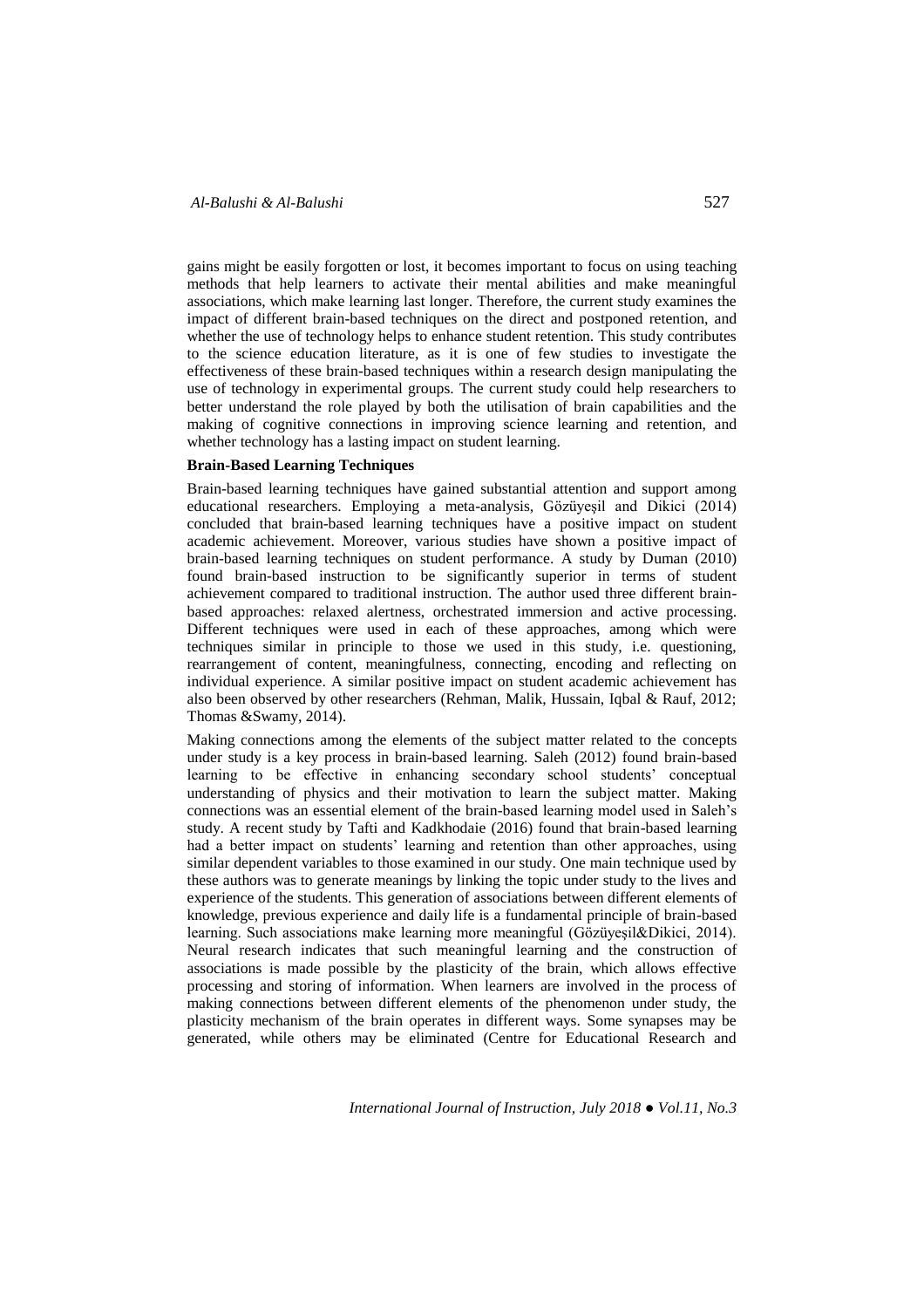Innovation, 2007). This study addresses four brain-based learning techniques introduced by Cardellicho and Field (1997). The following sections describe these methods in detail.

### *Hypothetical Thinking Strategy*

This strategy stimulates learners to propose hypotheses whilst thinking of a problem or situation. The strategy takes advantage of the fact that individuals face different challenges daily. Some of challenges are dealt with simultaneously, whilst others require careful thought before any action is undertaken. In both cases, the individual builds assumptions and develops different solutions based on the situation and previous experience (Elqayam et al., 2008; Leonard 2010). Thinking hypothetically is considered to be a developmental change that characterizes the development of human thinking in the adolescent stage (Centre for Educational Research and Innovation, 2007).This kind of thinking includes different high-level cognitive functions—such as predictive ability, hypothesis testing and logical reasoning—which are necessary to make decisions and choose the best solutions. The process of hypothesis generation depends on the construction of mental patterns or simulations of future possibilities or predictions. It also involves understanding the underlying patterns of reasoning and argumentation (Lawson, 2010).Another interesting feature of hypothetical thinking is that, when thinking hypothetically, the individual gives justifications for each hypothesis based on a combination of their previous experience and new information in order to reach a state of satisfaction enabling rational decisions (Jongwon, 2006; Walker, 2010). Our minds activate analytic processing whenever hypothetical thinking is involved (Stanovich, 2009). This if/then/therefore line of thinking constitutes the reproductive process of explaining and predicting in science (Lawson, 2010).

### *Application of Symbol Systems Strategy*

Another technique to encourage neural branching and help students to generate associations among different parts of science content is to use numerical and symbolic systems rather than only using verbal symbols. The Application of Symbol Systems strategy makes this possible by encouraging learners to use symbolic and verbal systems alternatively. Students, for example, can design graphic charts or graphic relations or write equations linking the different variables under study. Willis (2007) indicates that such dual use of both expression systems helps to facilitate multiple thinking pathways in the learner's mind, and activate the long-term memory. Symbols allow ideas to be expressed in different and unique ways, which deepens student reflection. The use of visual representations is one example by which the learner becomes able to expand their comprehension of the situation under study. This happens through reflecting on and exploring different types of associations amongst the visual representations and their related text.

# *Analysis of Point View Strategy*

This strategy encourages learners to use analytical thinking through analysing one another's points of views in terms of strengths and weaknesses. Analytical thinking helps individuals to confront problems in a systematic way, using as much information as possible to carefully organize and plan before making decisions. For better learning, Pera (2014) recommends integrating analytical activities with other tasks in the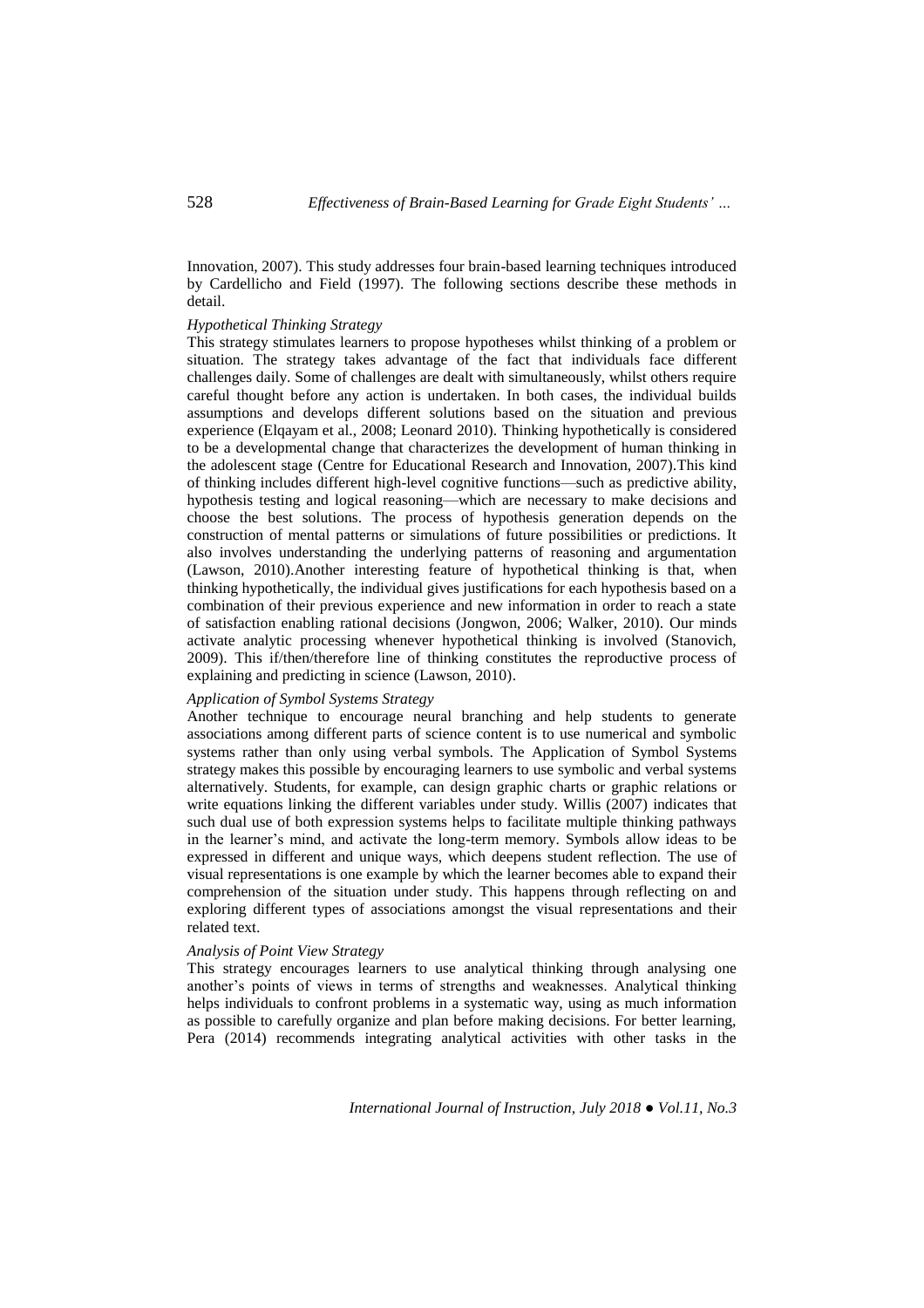classroom. The National Research Council in the USA also points out that when students express their thoughts, review their knowledge and reflect on others' ideas using logical evidence, they become better able to acquire and retain learning (Duschl et. al, 2007). Park and Seung (2008) indicate that expressing points of view, whether in agreement or disagreement with others', represents one of the strategies that helps learners to think outside the box and stimulates innovative thinking. For example,this can happens through the discussion of controversial scientific issues, which often stimulate different points of view.

# *Web Analysis Strategy*

This strategy encourages students to explore relationships between different concepts and phenomena from various angles. It helps to develop multiple alternative analyses, evaluating them separately in order to reach an accepted consensus. The Web Analysis strategy requires taking into account different internal and external (environmental) factors related to the topic of study. This strategy stems from the assumption phenomena are often associated in complex ways, but the human brain tends to simplify the links among them. However, as oppose to novices, experts concentrate on the relationships among a larger number of elements and phenomena when studying an event. In Web Analysis strategy, students can expand their knowledge of a subject by discovering nonlinear relationships between different subject elements, as well as discuss and compare them with other classmates (Rybczynski& Hickey, 2014). Table 1 illustrates example questions which could be asked to students for each of the four brain-based teaching methods.

| Science classibolii questions related to the four brain-based teaching strategies<br><b>Hypothetical Thinking Strategy</b>                                                                                                                                       | Application of Symbol Systems strategy                                                                                                                                                                                                                                                                              |
|------------------------------------------------------------------------------------------------------------------------------------------------------------------------------------------------------------------------------------------------------------------|---------------------------------------------------------------------------------------------------------------------------------------------------------------------------------------------------------------------------------------------------------------------------------------------------------------------|
| What do you assume if/ if not ?<br>What happens if you can change ?<br>If things happened the other way around,<br>what are your assumptions?<br>What happens if you ignore one stage/step?<br>Consider the following phenomenon in light<br>of new assumptions? | - How can you transfer this relationship to a verbal/<br>numerical expression?<br>- How can you express this problem numerically?<br>- Write an equation showing the relations between<br>the variables?<br>Draw a picture/map for this situation?<br>Draw a predicted image of the environment in the<br>event of? |
| Analysis of Point Views strategy                                                                                                                                                                                                                                 | Web Analysis strategy                                                                                                                                                                                                                                                                                               |
| How would you evaluate the viewpoint of<br>your colleagues?                                                                                                                                                                                                      | Explore the direct/indirect relation between these<br>concepts?                                                                                                                                                                                                                                                     |

#### Table 1

Science classroom questions related to the four brain-based teaching strategies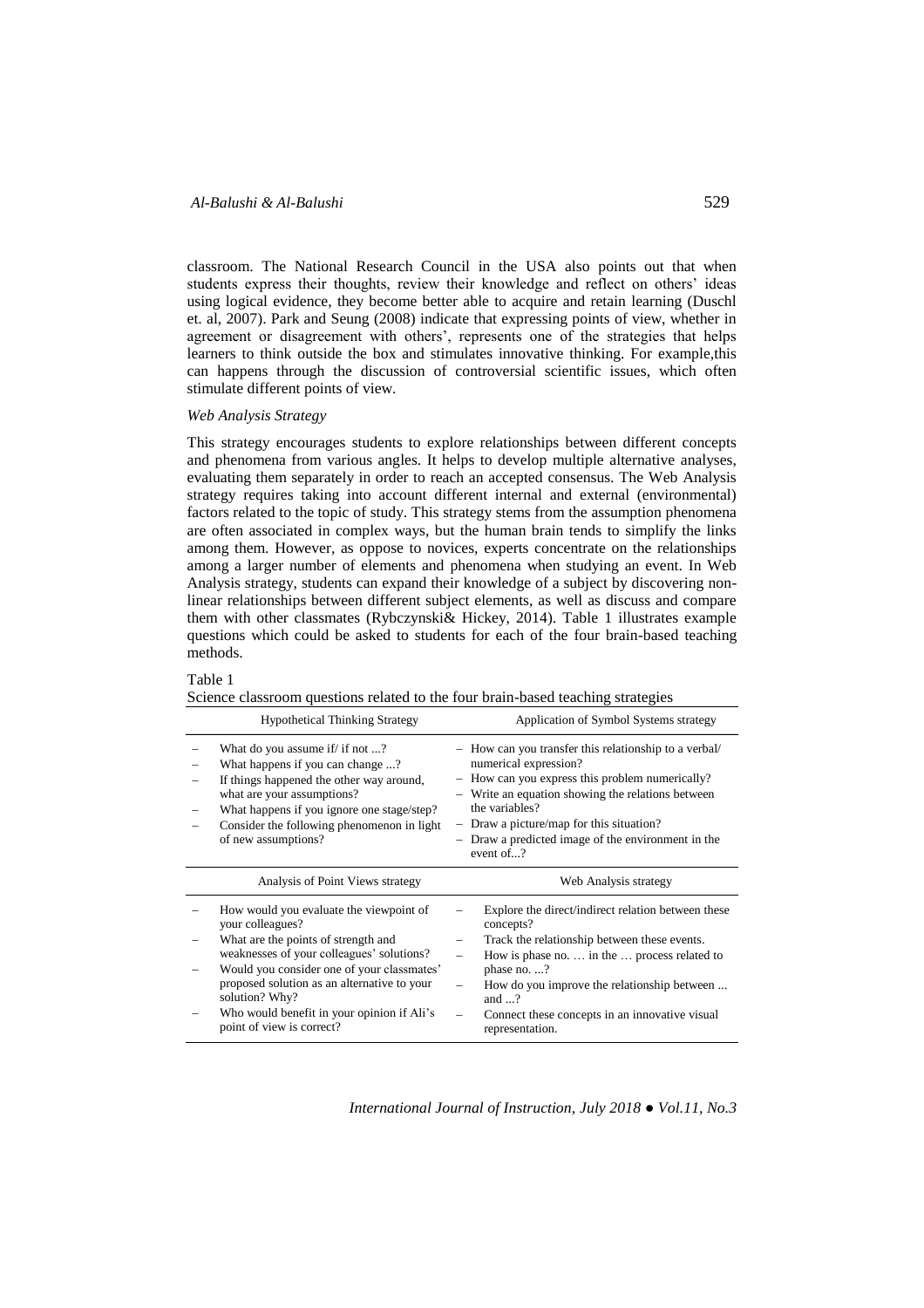# **METHOD**

## **Purpose of the Study**

This study explores the impact of using different brain-based learning techniques, which are designed to encourage students to make different types of associations when learning science, on direct and postponed retention. These techniques were delivered with and without the use of technology. The main guiding questions was:

*What is the effectiveness of using different brain-based learning techniques when learning science for eighth grade students' direct and postponed retention?*

### **Research Design and Procedure**

We used a quasi-experimental design. Six classes were randomly assigned to two experimental groups and a control group. The first experimental group was taught using the four brain-based learning techniques outlined by Cardellichio and Field (1997). Students in the second experimental group used Samsung® tablets and PCs whilst conducting the same brain-based learning techniques as those employed in the first experimental group. Thus, the first experimental group was called the mental experimental group and the second one was called the technological experimental group. On the other hand, the control group used the conventional teaching methods. Table 2 illustrates the design of the study.

## Table 2

### The design of the study

| The weblach of the beau |                    |                                 |            |                |  |
|-------------------------|--------------------|---------------------------------|------------|----------------|--|
| Pre-test                | Study groups       | Treatment                       | Post-test  | Postponed test |  |
|                         | Mental             | Brain-based learning techniques |            |                |  |
| Science                 | experimental group |                                 | Science    | Science        |  |
| achievemen              | Technological      | Brain-based learning techniques | achievemen | achievement    |  |
| t test                  | experimental group | with the support technology     | t test     | test           |  |
|                         | control group      | Conventional instruction        |            |                |  |

The study covered two science content units included in the students' eighth grade textbook. These units were the "From the Cell to the Human Body" unit and "The Heat" unit. A teacher guide was designed to assist the teachers in the experimental groups to use the brain-based learning techniques when teaching eighth grade students. Table 3 illustrates some examples of the classroom activities included in the teacher guide. The study lasted for three months and included 15 different topics, covered in 30 lessons. Each lesson was 40 minutes in duration. A science achievement test was administered three times: before the start of the treatment (pre-test), after the conclusion of the treatment (post-test), and six weeks after the second administration (postponed test).

#### Table 3

Examples of brain-based learning activities

| Technique             | An example of activities                                                              |
|-----------------------|---------------------------------------------------------------------------------------|
| 1. Hypothetical       | Imagine that the animal cell is similar to the plant cell in shape and composition,   |
| thinking              | what would happen? Write all consequences that you can think of.                      |
| 2. Web analyses       | Think of a scheme or a system that the following organisms share: humans, plants,     |
|                       | bacteria, and viruses. Explain your answer.                                           |
| 3. Application of     | Write all scientific statements you can think of by looking at this chart (a chart of |
| <b>Symbol Systems</b> | the temperatures recorded for a local city for a whole year).                         |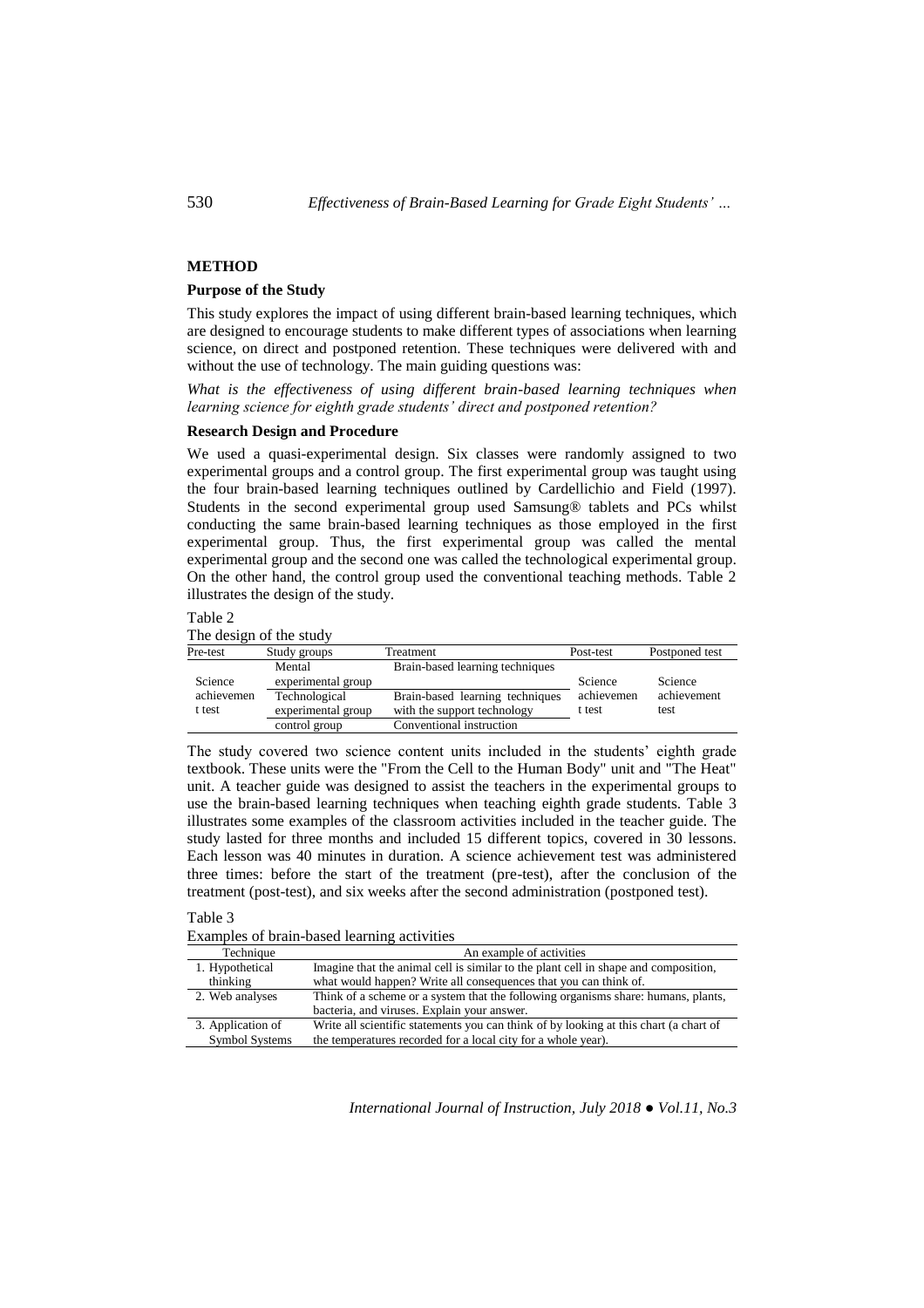4. Analysis of Point View One of the cities decided to impose the use of solar energy for cooking. Study this decision and explain its effects on the organisms. Then compare between your point of view and the point of view of one of your classmate.

### **Participants**

The study's sample consisted of 197 grade eight students from two public schools in Muscat, one male school and one female school. Three grade eight classes were selected randomly from each school and assigned randomly into the three study groups. There were 95 male students and 102 female students across the six classrooms. Table 4 illustrates the number participants in the three groups.

#### Table 4

Number of participates in each group

| Group               | School        | Total       |     |  |
|---------------------|---------------|-------------|-----|--|
|                     | Female school | Male school |     |  |
| Mental group        |               |             |     |  |
| Technological group | 34            |             |     |  |
| Control group       |               |             |     |  |
| Total               |               |             | ۱Q. |  |

### **Instrumentation**

A science achievement test was used to measure the impact of the treatments. It consisted of 30 multiple choice items from the two science units covered in the study. Each correct choice was awarded one mark, whilst incorrect responses were awarded zero. Thus, the highest possible mark for the test was 30. The test measured the following cognitive levels: knowledge, application and reasoning. The validity of the test was conducted through a panel of eleven judges; including one university science education professor, seven senior science teachers, two school science supervisors, and one measurement and evaluation expert. The panel recommended a few changes, which were added accordingly. The reliability was calculated using Cronbach Alpha, which reached (0.70).

### **Data Analysis**

Means and standard deviations were used to report participants' performance in the three study groups. Data from the pre-test was used to check whether the three study groups were equivalent in terms of their science achievement before the start of the study. Analysis of Variance (ANOVA) was used for this purpose. All ANOVA assumptions were met. The results showed that there were significant statistical differences amongst the three study groups (f=3.08). Since we were interested in testing the difference between the three study groups in terms of the three cognitive levels (i.e. knowledge, application and reasoning) of the achievement test, as well as the total score, we used the Multivariate Analysis of Covariance (MANCOVA). All assumptions of MANCOVA were tested and met. We used the LSD analysis for the subsequent comparisons. Data from the post-test was used to evaluate the effectiveness of the treatment on participants' direct retention. In addition, data from the postponed administration of the achievement test were used to measure participants' postponed retention.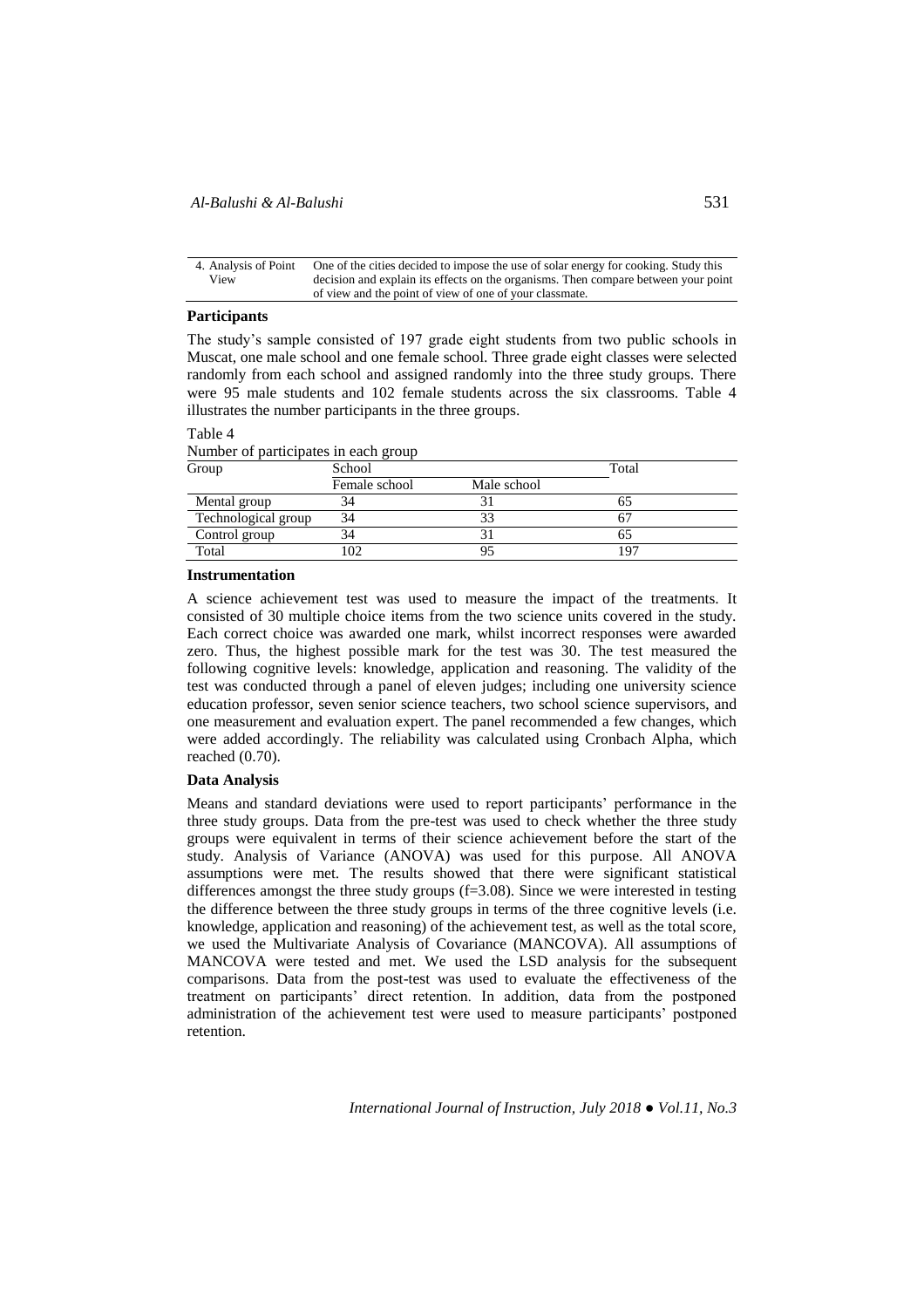# **FINDINGS**

The main purpose of the current study was to assess the effectiveness of using different brain-based learning techniques on eighth grade students' direct and postponed retention. In terms of the three cognitive levels under study, the results of participants' performances in both the post-test and the postponed science achievement test (i.e. knowledge, application and reasoning) are illustrated in Table 5.

# **Direct Retention**

MANCOVA analysis was performed to compare the three study groups at each cognitive level and the overall achievement of the post-test. Willis' lambda analysis for the post-test indicated there were significant statistical differences between the three groups (lambda=0.91; f=2.27). MANCOVA analysis indicated that there were statistical significant differences in the application level (f=3.86) and the overall performance of participants in the post-test  $(f=4.25)$ . The ad-hoc LSD analysis reveals that the only significant differences were between the technological and control groups in both the application level and the overall performance in the post-test (in favour of the technological group).

# **Postponed Retention**

Willis' lambda analysis for the postponed test detected statistically significant differences (lambda=0.91; f=2.32). MANCOVA analysis indicated that there were statistically significant differences between the three study groups in the three cognitive levels: Knowledge (f=2.98), application level (f=4.81) and reasoning (f=4.81). In addition, there were significant differences in the overall performance of participants in the postponed test  $(f=4.13)$ . The ad-hoc LSD analysis indicates that there were significant differences between the mental and control groups in the knowledge level, reasoning level and the overall performance in the postponed test (in favour of the mental group). In addition, the mental group outperformed the technological group in the reasoning level. No other significant differences could be observed.

## Table 5

Means and standard deviations for the performance of participants in the post and postponed science achievement test

| Cognitive Level | Treatment     | N  | max score | Post  |      |       | Postponed |  |
|-----------------|---------------|----|-----------|-------|------|-------|-----------|--|
|                 |               |    |           | M     | SD   | М     | <b>SD</b> |  |
| Knowledge       | Mental        | 65 | 10        | 5.80  | 1.94 | 5.95  | 2.38      |  |
|                 | Technological | 67 | 10        | 5.67  | 1.89 | 5.26  | 2.72      |  |
|                 | control       | 65 | 10        | 5.66  | 1.95 | 5.02  | 2.24      |  |
| Application     | Mental        | 65 | 15        | 7.87  | 2.84 | 7.08  | 2.95      |  |
|                 | Technological | 67 | 15        | 8.54  | 2.87 | 6.69  | 2.74      |  |
|                 | control       | 65 | 15        | 7.43  | 3.06 | 6.70  | 3.48      |  |
| Reasoning       | Mental        | 65 | 5         | 2.60  | 1.27 | 2.75  | 1.29      |  |
|                 | Technological | 67 | 5         | 2.77  | 1.33 | 2.12  | 1.23      |  |
|                 | control       | 65 | 5         | 2.78  | 1.80 | 2.34  | 1.47      |  |
| Overall         | Mental        | 65 | 30        | 16.13 | 4.69 | 15.67 | 5.52      |  |
| Achievement     | Technological | 67 | 30        | 16.90 | 4.50 | 14.31 | 5.08      |  |
|                 | control       | 65 | 30        | 15.26 | 4.53 | 13.57 | 6.23      |  |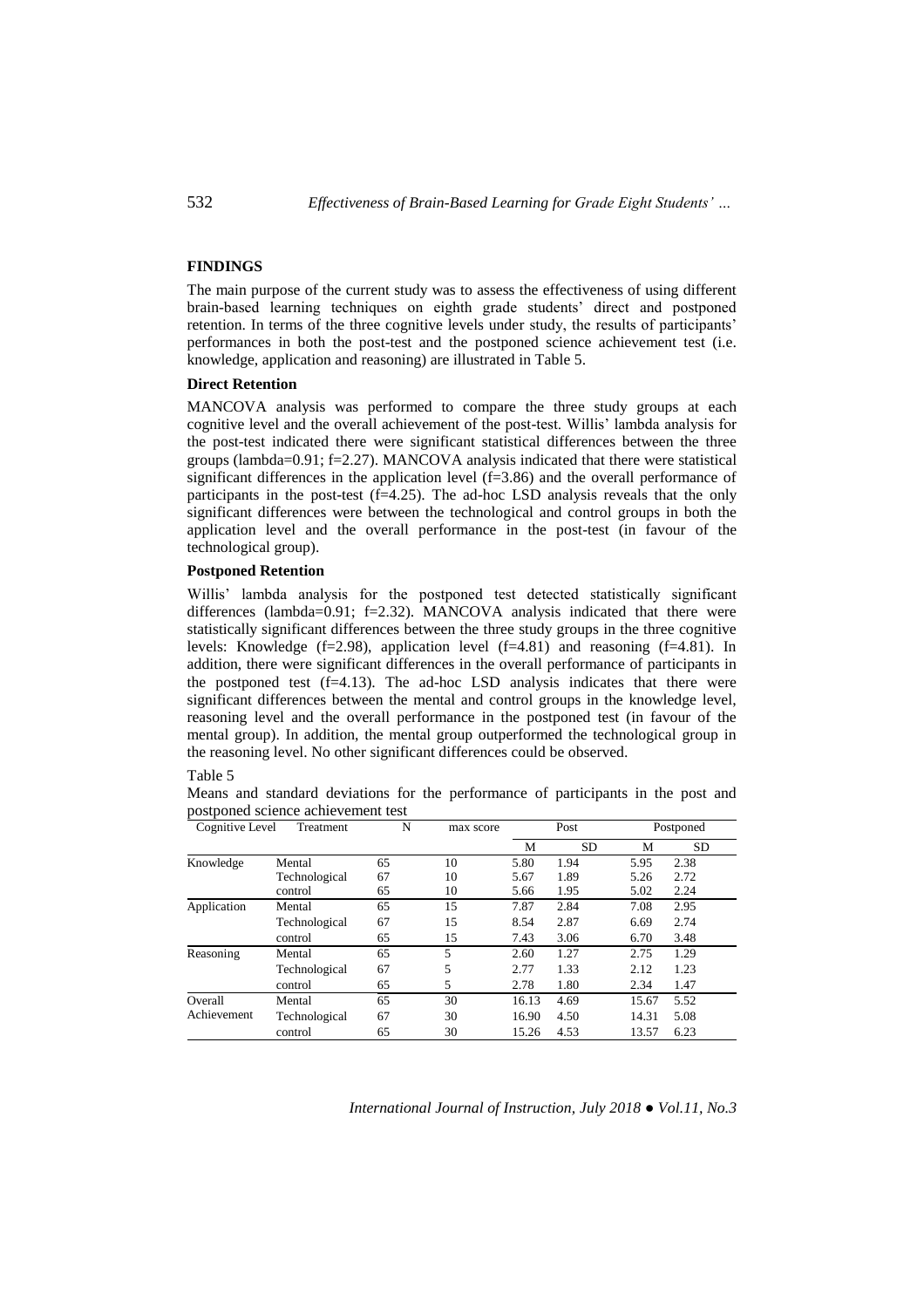### **DISCUSSION AND CONCLUSION**

The current study investigated the impact of different brain-based learning techniques on eighth grade students' direct and postponed retention. There were three study groups: mental, technological and control. The direct measurement of participants' achievement after the conclusion of the study revealed that there was an advantage held by the technological group compared to the control group. However, the follow-up measurement of participants' retention, six weeks after the conclusion of the study, indicated an advantage held by the mental group over the control group in the knowledge level, reasoning level and the overall performance. Furthermore, there was also a significant advantage held by the mental group over the technological group in the reasoning level of the achievement test. These findings might first indicate that the brain-based learning techniques had a more lasting impact on student retention than the conventional teaching techniques. Second, these findings might also indicate that the use of technology had a short-term positive impact on participants' performance.

Each of the three study groups had its own features, contributing to the study findings. Students in the mental group interacted with different classroom activities related to four brain-based techniques. Some of the activities were done individually, while others were done in small groups. Each of these activities provided opportunities for students to construct their own hypotheses, ideas and alternative solutions in different situations, verify the validity of the information provided, analyse the information and consider how different pieces of information are related. We believe that these mental activities of analysis and making connections enhanced the ability of the students in the mental group to understand the concepts and retain the scientific information better than the students in the control group, who had fewer opportunities to analyse the information provided and develop meaningful connections. In addition to these mental activities, students in the technological group had the opportunity to use the XMind software to design different maps that made connections between different concepts. We believe these design activities resulted in the superiority of the technological group in the posttest. In contrast, while control group students participated in different classroom discussions and worked in small groups to conduct some classroom activities, these discussions and activities did not follow a systematic sequence in analysing the material or creating connections between different elements as in the brain-based learning techniques used in the two experimental groups.

The positive impact of different thinking strategies taught to students in the current study on direct and postponed retention reflects that participants interacted positively with the introduced strategies. Literatures show that when instructional methods focus on enhancing cognitive processes related to achievement, student performance is positively impacted (Gambari et al., 2014; Esq, 2015; Tajudin&Chinnappan, 2016). The four strategies taught in the current study emphasise high-level cognitive processes. These processes coincide with the cognitive dimensions that the achievement test emphasised. For instance, the hypothetical thinking strategy encourages the ability to predict, test hypotheses and think logically. These cognitive processes are thinking processes essential to the cognitive dimensionsof application and reasoning, which were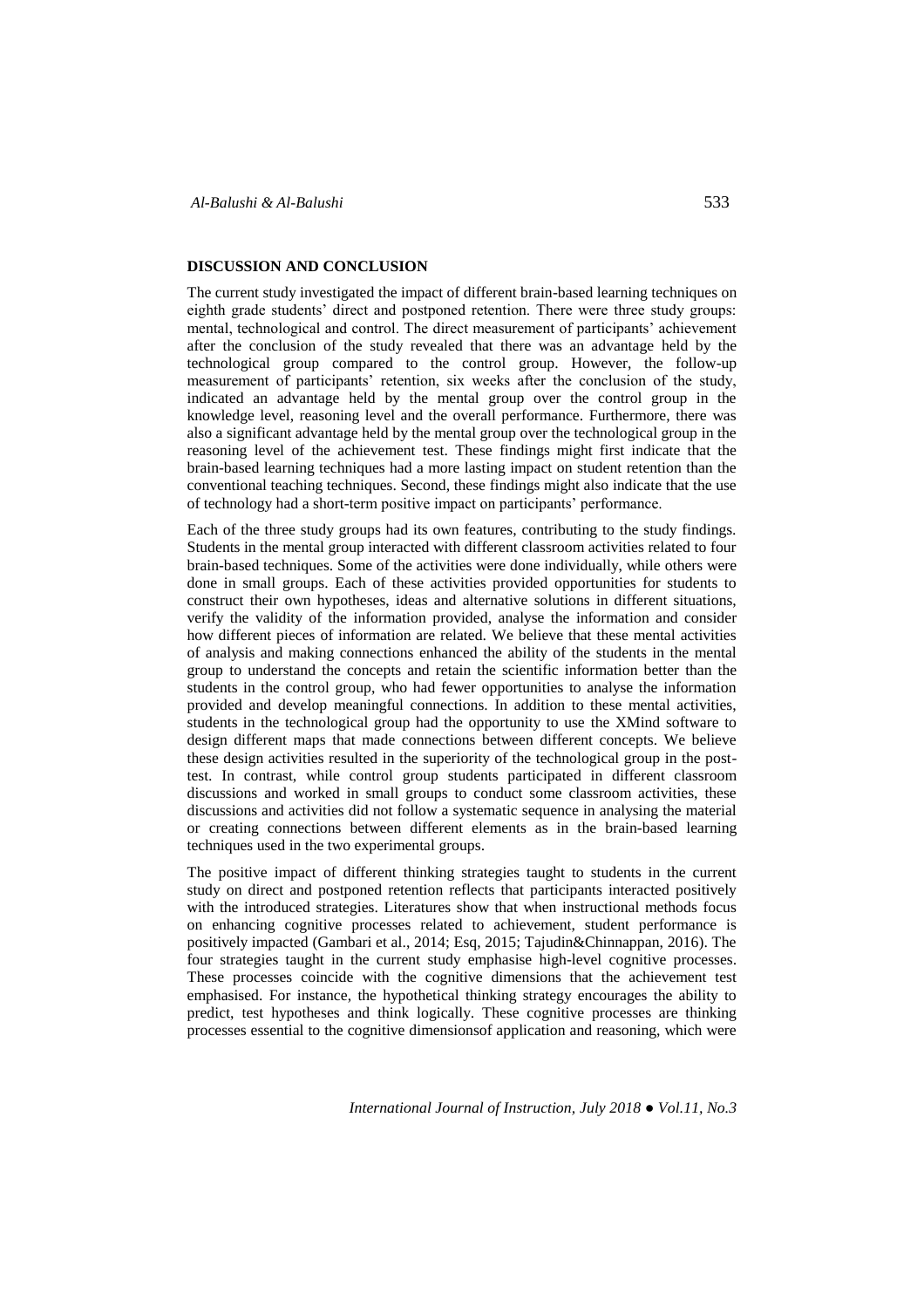components assessed by the achievement test. These cognitive processes also ignited student curiosity—an essential element of success in science achievement (Tatar, Tüysüz, Tosun&İlhan, 2016). Also, hypothetical thinking encourages two important science processes: explanation and prediction (Lawson, 2010).

Furthermore, when students use the analysis of points of view strategy, they practice analytical thinking. The web analysis strategy encourages students to build associations and the application of symbol systems strategy encourages them to translate from verbal expressions to symbolic representations. These two mental processes are necessary to both the analytical and reasoning cognitive domains. The performance advantage of the experimental groups (one at post-test, one at follow-up) stemmed, arguably, from the improvements students made in their analysis and reasoning skills. Although the conventional teaching methods in the control group covered different tasks related to the analysis and reasoning levels, they were not given enough emphasis, as the knowledge level is the main focus of conventional teaching methods.

The better performance of the technological group compared to the control group in the post-test could be explained by the advantages that educational technologies provide, enhancing the learning environment. The use of technology in different research studies has been demonstrated as superior to conventional teaching methods (Ceresia, 2016; Muslem& Abbas, 2017) and to lead to meaningful learning and effective classroom engagement (Önal, 2017). The positive impact of technology-based instruction on student learning has been observed in different studies (e.g. Gambari et al., 2014; Esq, 2015; Orhan&Kadir, 2014; Walker, 2010). Learning technologies encourage flexible thinking, develop communication skills and enhance re-conceptualization (Barak &Levenberg, 2016). Likewise, learning technologies support learning environments and make it easier for students to propose their own inquiry focus, produce their own data, and continue their inquiry as new questions arise (Kim, 2016). Technology also helps to shift the focus of science instruction from the direct memorising of scientific facts to engaging in developing rich, productive and applicable knowledge (Gerard, Matuk& Linn 2016). All or some of these features of learning technologies may have interacted with the brain-based learning techniques used in the technological experimental group and played a role in the superior performance of this group in the post-test (compared to the control group).

### **LIMITATIONS AND RECOMMENDATIONS**

The findings of the current study could help science education researchers better understand the role of technology in supporting brain-based learning techniques in particular, and other teaching methods in general. Some researchers have cautioned that the impact of technology might be due to the novelty effect which occurs when participants' enthusiasm and engagement increases because they are doing something different or new (Ayyildiza&Tarhan, 2013; Keller et al., 2005; Kirika&Boz, 2012). This novelty effect was also noticed when the impact of animations on students' understanding of organic chemistry was studied (Al-Balushi& Al-Hajri, 2014). Similarly, in the current study we noticed that students in the technological group were excited to use the tablets and interact with the X-mind program. In a follow-up interview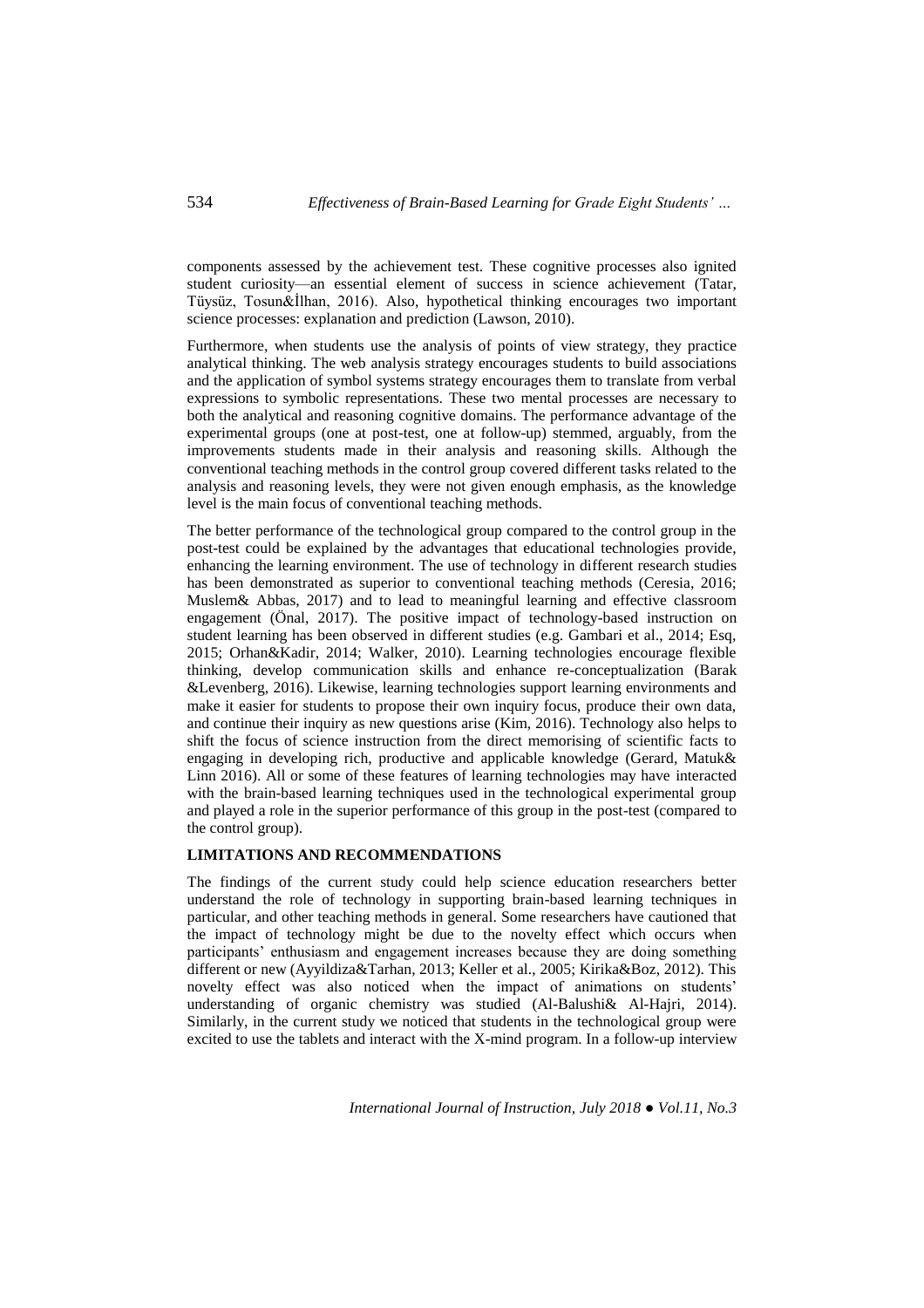after the conclusion of the study, a high level of excitement was evident. For instance a male student of the technology group mentioned, "you do not feel the time when we study science using these methods." A female student from the technology group also emphasised that "this could not be the last lesson in the day. You feel that this is one of the morning lessons. This is because we enjoy these activities so much." Thus, the shortterm effect of the use of technology in the current study might support the remark about the novelty effect of the use of technology. However, further research is needed to verify: 1) The nature of this novelty effect, 2) Whether the short-term effect is due to this effect, and 3) Whether the use of technology in teaching distracts students from the benefits of other instructional activities.

The mental experimental group of the current study indicated a longer lasting impact, as it outperformed the control group in the postponed test. This main finding of the current study leads us to recommend that science teachers be trained to teach students the brainbased learning techniques adopted by the current study. In addition, these recommended teaching methods could be integrated in science textbooks, helping students to make more connections with different aspects of the scientific concepts under study and to construct more associations with their everyday experiences. Furthermore, the shortterm impact of the use of technology, as a main result of the current study, could be an interesting topic of further research. Different types of learning technologies could be compared in terms of their long-term impact on science achievement.

#### **ACKNOWLEDGMENT**

The authors would like to express their sincere appreciation to Ms. Rola and Mr. Mohammed Al Balushi for their cooperation and motivation whilst implementing the study.

### **REFERENCES**

Al-Balushi S.M., & Al-Hajri, S. (2014). Associating animations with concrete models to enhance students' comprehension of different visual representations in organic chemistry. *Chemistry Education Research & Practice, 15*, 47-58.

Aslan, S. (2015). Is learning by teaching effective in gaining 21st century skills? The views of pre-service science teachers. *Educational Sciences: Theory & Practice, 15*(6), 1441-1457.

Ayyıldıza Y. &Tarhan L. (2013). Case study applications in chemistry lesson: gases, liquids, and solids. *Chemistry Education Research & Practice, 14*(4), 408-420.doi: 10.1039/c3rp20152j.

Barak, M., &Levenberg, A. (2016). Flexible thinking in learning: An individual differences measure for learning in technology-enhanced environments. *Computers & Education, 99*, 39-52.

Bellah, K.A., Robinson, J.S., Kaufman, E.K., Akers, C., Haase-Wittler, P., & Martindale, L. (2008). Brain-based learning: A synthesis of research*. NACTA Journal*, *52*(2), 15.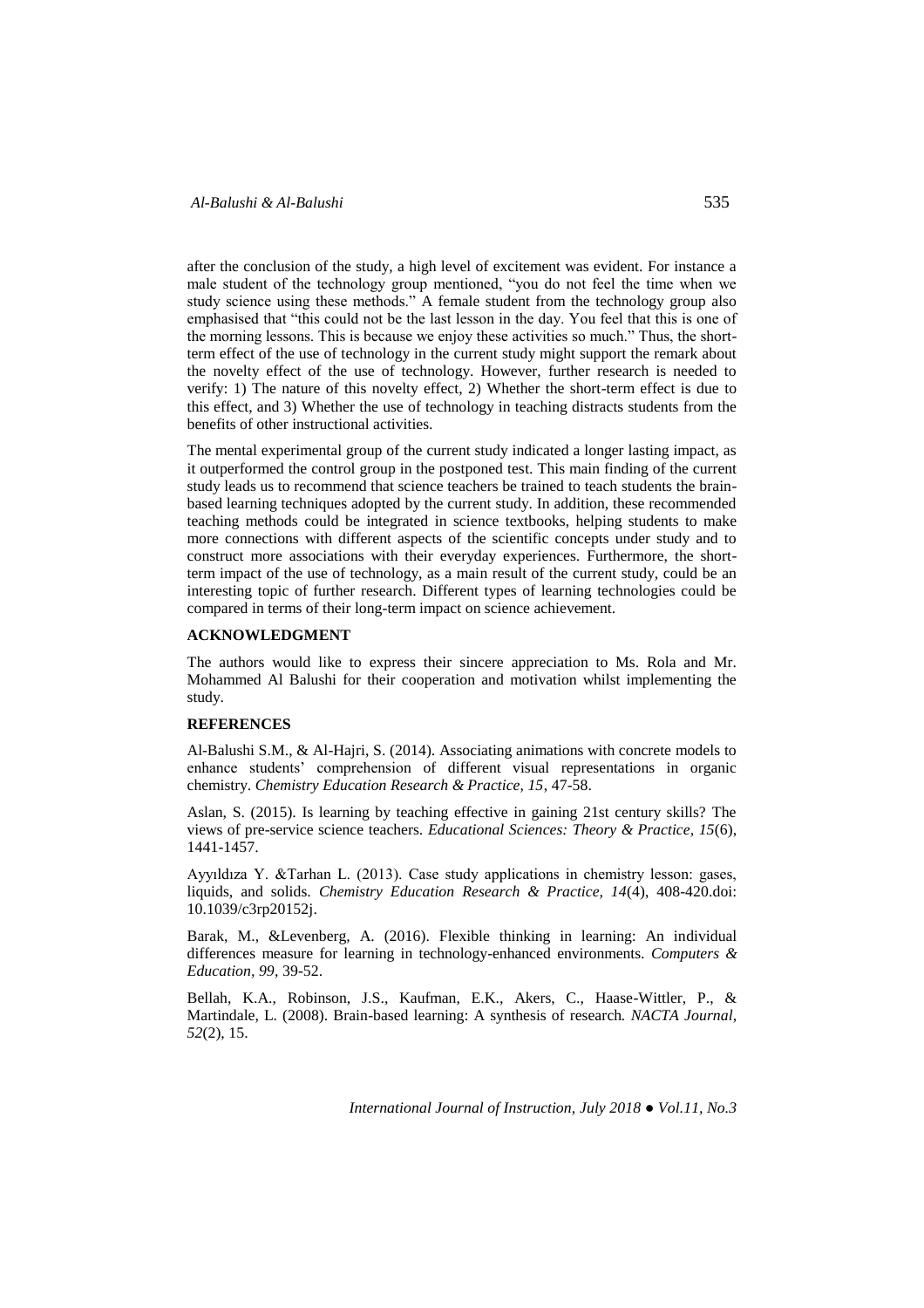Brandoni, C. R. (2007). *Merging divergent thinking with neuropsychology: Implications for research and practice in science education*.Unpublished doctorate dissertation, Columbia University, Manhattan, New York, USA.

Cardellichio,T. & Field, W. (1997). Seven strategies that encourage neural branching. *Educational Leadership*, *54*, 33-36.

Centre for Educational Research and Innovation (2007). *Understanding the brain: The birth of a learning science.* Danvers, MA, USA: OCED.

Ceresia, F. (2016). Interactive learning environments (ILEs) as effective tools for teaching social sciences, *Procedia - Social and Behavioural Sciences, 217*, 512-521.

De Jong, T., van Gog, T., Jenks, K., Manlove, S., van Hell, J., &Jolles, J. (2009). *Explorations in learning and the brain*. Dordrecht: Springer.

Duman, B. (2010). The effects of brain-based learning on the academic achievement of students with different learning styles.*Educational Sciences: Theory & Practice, 10*(4), 2077-2103.

Duschl, R.A., Schweingruber, H.A., &Shouse, A.W. (Eds.). (2007). *Taking science to school: Learning and teaching science in grades K–8*. Washington, DC: National Academies Press.

Elqayam S., Handley S., Evans J., Bacon A. (2008). On some limits of hypothetical thinking. *The Quarterly Journal of Experimental Psychology, 61*(5), 784-808.

Esq, E. (2015). Enhancing academic achievement and retention in senior secondary school chemistry through discussion and lecture methods: A case study of some selected secondary schools in Gboko, Benue State, Nigeria. *Journal of Education and Practice, 6*(21), 155-161.

Gözüyeşil, E.&Dikici, A. (2014). The effect of brain based learning on academic achievement: A meta-analytical study. *Educational Sciences: Theory & Practice, 14*(2), 642-648. doi: 10.12738/estp.2014.2.2103.

Gambari A., Yaki A., Gana E., Ughovwa E. (2014) Improving secondary school students' achievement and retention in biology through video-based multimedia instruction. *InSight: A Journal of Scholarly Teaching, 9*, 78-91.

Gerard L., Matuk, C. & Linn, M. (2016). Technology as inquiry teaching partner. *Journal of Science Teacher Education, 27*, 1-9. doi: 10.1007/s10972-016-9457-4.

Hulleman, C.S., Schrager, S.M., Bodmann, S.M. &Harackiewicz, J.M. (2010). A metaanalytic review of achievement goal measures: Different labels for the same constructs or different constructs with similar labels? *Psychological Bulletin, 136*, 422-449.

Jongwon Park (2006). Modelling analysis of students' processes of generating scientific explanatory hypotheses. *International Journal of Science Education*, 28(5), 469-489. doi:10.1080/09500690500404540.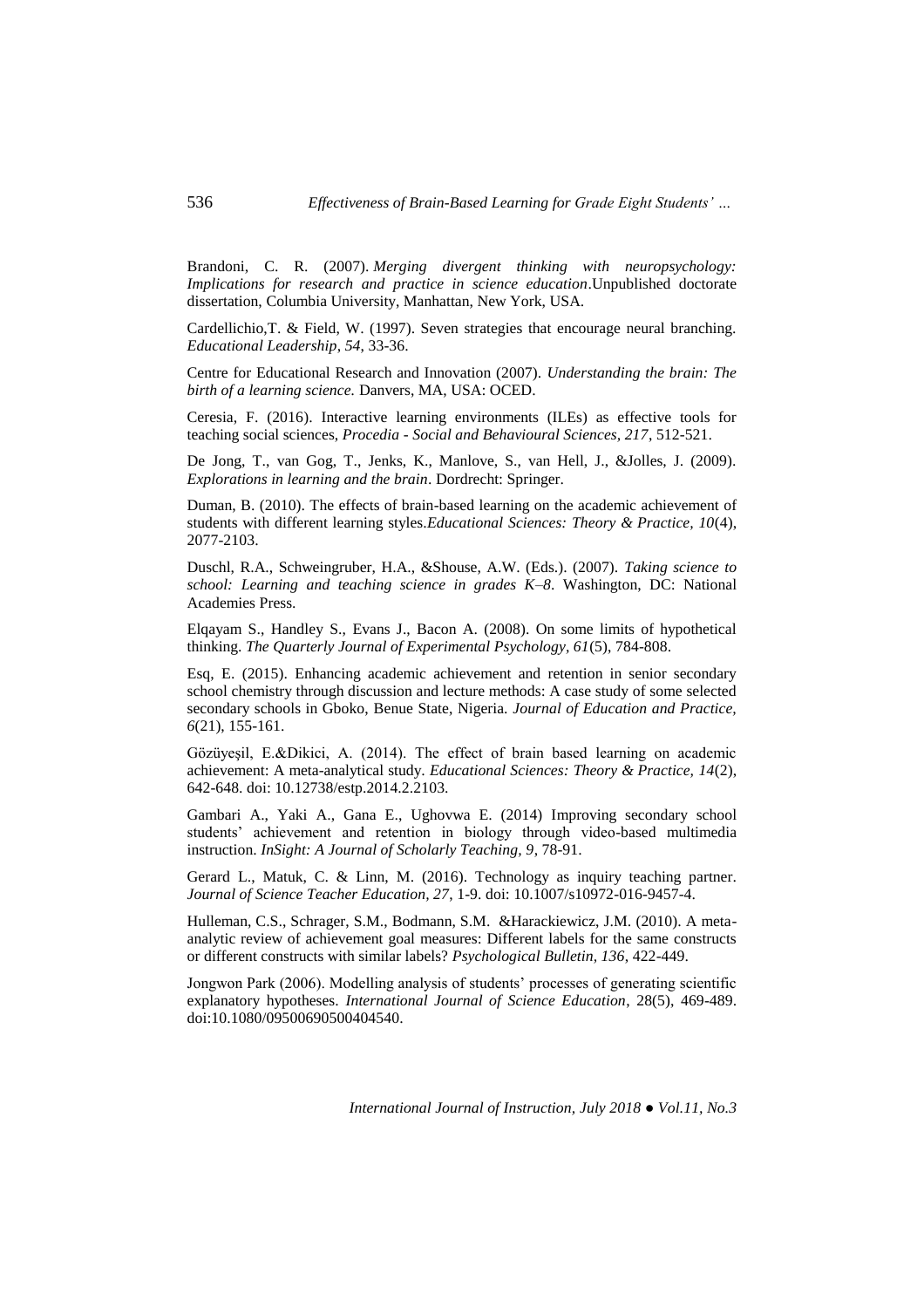Keller J., Deimann M. & Liu Z., (2005, October). Effects of integrated motivational and volitional tactics on study habits, attitudes, and performance. Paper presented at *The annual meeting of the association for educational communications and technology*, Orlando, Florida.

Kim, H. (2016). Inquiry-based science and technology enrichment program for middle school-aged female students. *Journal of Science Education Technology 25*, 174-186.

Kırıka, O., &Boz Y., (2012). Cooperative learning instruction for conceptual change in the concepts of chemical kinetics, *Chemistry Education Research & Practice, 13*, 221- 236.

Lawson, A. (2010). Basic inferences of scientificreasoning, argumentation, anddiscovery. *Science Education, 94*, 336–364. doi: 10.1002/sce.20357.

Leonard N. (2010). *The relationship between hypothetical thinking and cognitive biases*. Retrieved 5 August 2014 from: http://www.unc.edu/courses/2010spring/psyc/433/001/tutorials/leonard.html

Morris, L. T. (2010). *Brain-based learning and classroom practice: A study investigating instructional methodologies of urban school teachers*. Unpublished doctorate dissertation, Arkansas State University, [Jonesboro, Arkansas,](https://en.wikipedia.org/wiki/Jonesboro,_Arkansas) USA.

Muis K., Ranellucci J., Franco G., &Crippen K. (2013). The interactive effects of personal achievement goals and performance feedback in an undergraduate science class. *The Journal of Experimental Education, 81*(4), 556-578.

Muslem, A. & Abbas, M. (2017). The effectiveness of immersive multimedia learning with peer support on English speaking and reading aloud. *International Journal of*  Instruction, *10*(1), 203-218. doi:10.12973/iji.2017.10113a.

Önal, N. (2017). Use of interactive whiteboard in the mathematics classroomStudents' perceptions within the framework of the technology acceptance model. *International Journal of Instruction, 10*(1), 67-86. doi:10.12973/iji.2017.1045a.

Orhan E.; Kadir B. (2014). Effect of web assisted education supported by six thinking hats on students' academic achievement in science and technology classes. *European Journal of Educational Research*, *3*(1), 9-23.

Park, S., &Seung, E. (2008). Creativity in the science classroom: Four strategies to help students think outside the box. *The Science Teacher, 75*(6), 45.

Pera, A. (2014). Neural machanism underlying school based learning. *Contemporary Readings in Law and Social Justice, 6*(1), 7-12.

Pilcher, J. (2012). Growing dendrites and brain-based learning. *Neonatal Network*, *31*(3), 191-4.

Rehman,A., Malik, M., Hussain, S., Iqbal, Z.& Rauf, M. (2012). Effectiveness of brainbased learning theory on secondary level students of urban areas. *Journal of Managerial Sciences*, 6(1), 113-122.